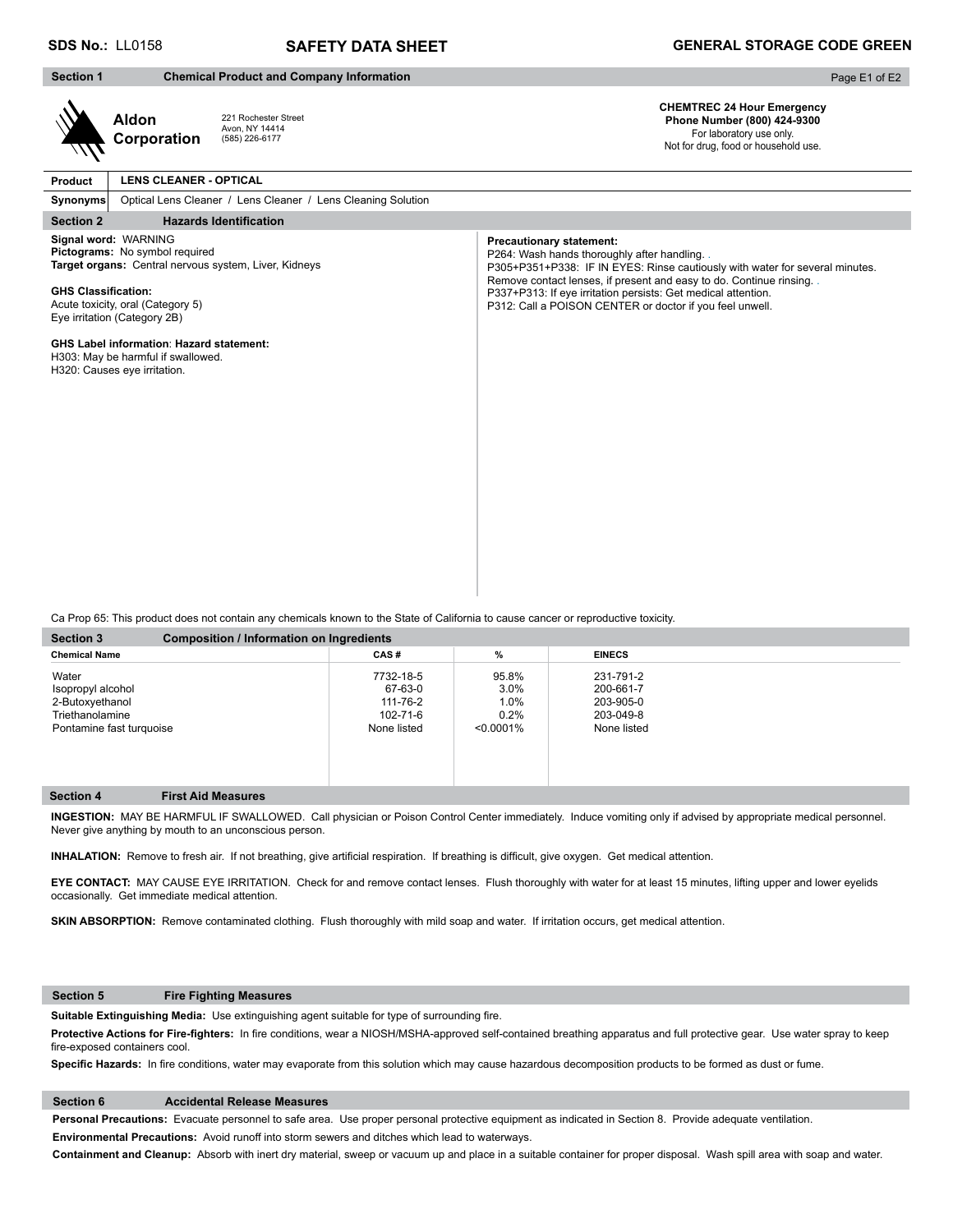### **Section 7 Handling & Storage**

F

Г

ı

**Precautions for Safe Handling:** Read label on container before using. Do not wear contact lenses when working with chemicals. Keep out of reach of children. Avoid contact with eyes, skin and clothing. Do not inhale vapors, spray or mist. Use with adequate ventilation. Avoid ingestion. Wash thoroughly after handling. Remove and wash clothing before reuse.

**Conditions for Safe Storage:** Store in a cool, well-ventilated area away from incompatible substances.

| <b>Section 8</b>        | <b>Exposure Controls / Personal Protection</b> |                              |                                      |                              |  |  |  |
|-------------------------|------------------------------------------------|------------------------------|--------------------------------------|------------------------------|--|--|--|
| <b>Exposure Limits:</b> | Chemical Name                                  | ACGIH (TLV)                  | <b>OSHA (PEL)</b>                    | <b>NIOSH (REL)</b>           |  |  |  |
|                         | Isopropanol                                    | TWA: 200 ppm / STEL: 400 ppm | TWA: 400 ppm / 980 mg/m <sup>3</sup> | TWA: 400 ppm / STEL: 500 ppm |  |  |  |

**Engineering controls:** Facilities storing or utilizing this material should be equipped with an eyewash facility and a safety shower and fire extinguishing material. Personnel should wear safety glasses, goggles, or faceshield, lab coat or apron, appropriate protective gloves. Use adequate ventilation to keep airborne concentrations low. **Respiratory protection:** None should be needed in normal laboratory handling at room temperatures. If misty conditions prevail, work in fume hood or wear a NIOSH/MSHA-

| approved respirator.                                                                                                                                            |                                                                                                                                                                                                                                                                                                                                                                                                                                                                                                                                                                                                                                                                                                                                                                                                                                                                                                                                                                                                                                                                                                                                                                                                                                                                                                                                                                                                                                                                                              |                                     |                                                                                                                                                                                                                                                                                                                                              |                         |            |                                                                                                                                                                                                              |                                                                                                                                                                                                     |
|-----------------------------------------------------------------------------------------------------------------------------------------------------------------|----------------------------------------------------------------------------------------------------------------------------------------------------------------------------------------------------------------------------------------------------------------------------------------------------------------------------------------------------------------------------------------------------------------------------------------------------------------------------------------------------------------------------------------------------------------------------------------------------------------------------------------------------------------------------------------------------------------------------------------------------------------------------------------------------------------------------------------------------------------------------------------------------------------------------------------------------------------------------------------------------------------------------------------------------------------------------------------------------------------------------------------------------------------------------------------------------------------------------------------------------------------------------------------------------------------------------------------------------------------------------------------------------------------------------------------------------------------------------------------------|-------------------------------------|----------------------------------------------------------------------------------------------------------------------------------------------------------------------------------------------------------------------------------------------------------------------------------------------------------------------------------------------|-------------------------|------------|--------------------------------------------------------------------------------------------------------------------------------------------------------------------------------------------------------------|-----------------------------------------------------------------------------------------------------------------------------------------------------------------------------------------------------|
| <b>Section 9</b>                                                                                                                                                | <b>Physical &amp; Chemical Properties</b>                                                                                                                                                                                                                                                                                                                                                                                                                                                                                                                                                                                                                                                                                                                                                                                                                                                                                                                                                                                                                                                                                                                                                                                                                                                                                                                                                                                                                                                    |                                     |                                                                                                                                                                                                                                                                                                                                              |                         |            |                                                                                                                                                                                                              |                                                                                                                                                                                                     |
| Appearance: Clear, blue liquid.<br><b>Odor:</b> Mild odor.<br>Odor threshold: Data not available.<br>pH: Data not available.<br>Flash point: Data not available | Melting / Freezing point: Approximately 0°C (32°F) (water)<br>Boiling point: Approximately 100°C (212°F) (water)                                                                                                                                                                                                                                                                                                                                                                                                                                                                                                                                                                                                                                                                                                                                                                                                                                                                                                                                                                                                                                                                                                                                                                                                                                                                                                                                                                             |                                     | <b>Evaporation rate (</b> Water = $1$ ): <1<br>Flammability (solid/gas): Data not available.<br>Explosion limits: Lower / Upper: Data not available<br>Vapor pressure (mm Hg): 14 (water)<br>Vapor density (Air = 1): $0.7$ (water)<br>Relative density (Specific gravity): Approximately 1.0 (water)<br>Solubility(ies): Complete in water. |                         |            | Partition coefficient: Data not available<br><b>Auto-ignition temperature:</b> Data not available<br>Viscosity: Data not available.<br><b>Molecular formula: Mixture</b><br><b>Molecular weight: Mixture</b> | Decomposition temperature: Data not available.                                                                                                                                                      |
| <b>Section 10</b>                                                                                                                                               | <b>Stability &amp; Reactivity</b>                                                                                                                                                                                                                                                                                                                                                                                                                                                                                                                                                                                                                                                                                                                                                                                                                                                                                                                                                                                                                                                                                                                                                                                                                                                                                                                                                                                                                                                            |                                     |                                                                                                                                                                                                                                                                                                                                              |                         |            |                                                                                                                                                                                                              |                                                                                                                                                                                                     |
|                                                                                                                                                                 | <b>Chemical stability: Stable</b><br>Hazardous polymerization: Will not occur.<br><b>Conditions to avoid:</b> Excessive temperatures which cause evaporation.<br>Incompatible materials: None.<br>Hazardous decomposition products: None.                                                                                                                                                                                                                                                                                                                                                                                                                                                                                                                                                                                                                                                                                                                                                                                                                                                                                                                                                                                                                                                                                                                                                                                                                                                    |                                     |                                                                                                                                                                                                                                                                                                                                              |                         |            |                                                                                                                                                                                                              |                                                                                                                                                                                                     |
| <b>Section 11</b>                                                                                                                                               | <b>Toxicological Information</b>                                                                                                                                                                                                                                                                                                                                                                                                                                                                                                                                                                                                                                                                                                                                                                                                                                                                                                                                                                                                                                                                                                                                                                                                                                                                                                                                                                                                                                                             |                                     |                                                                                                                                                                                                                                                                                                                                              |                         |            |                                                                                                                                                                                                              |                                                                                                                                                                                                     |
| not available. Exercise appropriate procedures to minimize potential hazards.<br>Additional information: RTECS #: NT8050000 [Isopropanol]                       | Acute toxicity: Isopropanol: Oral-rat LD50: 4396 mg/kg<br>Skin corrosion/irritation: Data not available<br>Serious eye damage/irritation: Data not available<br><b>Respiratory or skin sensitization:</b> Data not available<br>Germ cell mutagenicity: Data not available<br><b>Carcinogenity:</b> Data not available<br>NTP: No component of this product present at levels greater than or equal to 0.1% is identified as a known or anticipated carcinogen by NTP.<br>IARC classified: Group 3: Not classifiable as to its carcinogenicity to humans. [Isopropanol]<br>OSHA: No component of this product present at levels greater than or equal to 0.1% is identified as a carcinogen or potential carcinogen by OSHA.<br>Ca Prop 65: This product does not contain any chemicals known to the State of California to cause cancer or reproductive toxicity.<br>Reproductive toxicity: Data not available<br><b>STOT-single exposure:</b> Data not available<br>STOT-repeated exposure: Data not available<br>Aspiration hazard: Data not available<br><b>Potential health effects:</b><br>Inhalation: May be harmful by inhalation.<br>Ingestion: May be harmful if swallowed.<br>Skin: Prolonged contact with skin may cause irritation and/or dryness.<br>Eyes: Contact with eyes may cause irritation.<br>Signs and symptoms of exposure: To the best of our knowledge the chemical, physical and toxicological properties have not been thoroughly investigated. Specific data is |                                     |                                                                                                                                                                                                                                                                                                                                              |                         |            |                                                                                                                                                                                                              |                                                                                                                                                                                                     |
| <b>Section 12</b>                                                                                                                                               | <b>Ecological Information</b>                                                                                                                                                                                                                                                                                                                                                                                                                                                                                                                                                                                                                                                                                                                                                                                                                                                                                                                                                                                                                                                                                                                                                                                                                                                                                                                                                                                                                                                                |                                     |                                                                                                                                                                                                                                                                                                                                              |                         |            |                                                                                                                                                                                                              |                                                                                                                                                                                                     |
| <b>Toxicity to fish:</b> No data available<br>Toxicity to algae: No data available<br>Mobility in soil: No data available                                       | Toxicity to daphnia and other aquatic invertebrates: No data available<br>Persistence and degradability: No data available<br>Other adverse effects: An environmental hazard cannot be excluded in the event of unprofessional handling or disposal.                                                                                                                                                                                                                                                                                                                                                                                                                                                                                                                                                                                                                                                                                                                                                                                                                                                                                                                                                                                                                                                                                                                                                                                                                                         |                                     | Bioaccumulative potential: No data available<br>PBT and vPvB assessment: No data available                                                                                                                                                                                                                                                   |                         |            |                                                                                                                                                                                                              |                                                                                                                                                                                                     |
| <b>Section 13</b>                                                                                                                                               | <b>Disposal Considerations</b>                                                                                                                                                                                                                                                                                                                                                                                                                                                                                                                                                                                                                                                                                                                                                                                                                                                                                                                                                                                                                                                                                                                                                                                                                                                                                                                                                                                                                                                               |                                     |                                                                                                                                                                                                                                                                                                                                              |                         |            |                                                                                                                                                                                                              |                                                                                                                                                                                                     |
|                                                                                                                                                                 | These disposal guidelines are intended for the disposal of catalog-size quantities only. Federal regulations may apply to empty container. State and/or local<br>regulations may be different. Dispose of in accordance with all local, state and federal regulations or contract with a licensed chemical disposal agency.                                                                                                                                                                                                                                                                                                                                                                                                                                                                                                                                                                                                                                                                                                                                                                                                                                                                                                                                                                                                                                                                                                                                                                  |                                     |                                                                                                                                                                                                                                                                                                                                              |                         |            |                                                                                                                                                                                                              |                                                                                                                                                                                                     |
| <b>Section 14</b>                                                                                                                                               | Transport Information (US DOT / CANADA TDG)                                                                                                                                                                                                                                                                                                                                                                                                                                                                                                                                                                                                                                                                                                                                                                                                                                                                                                                                                                                                                                                                                                                                                                                                                                                                                                                                                                                                                                                  |                                     |                                                                                                                                                                                                                                                                                                                                              |                         |            |                                                                                                                                                                                                              |                                                                                                                                                                                                     |
| <b>UN/NA number:</b> Not applicable                                                                                                                             |                                                                                                                                                                                                                                                                                                                                                                                                                                                                                                                                                                                                                                                                                                                                                                                                                                                                                                                                                                                                                                                                                                                                                                                                                                                                                                                                                                                                                                                                                              | <b>Shipping name: Not Requiated</b> |                                                                                                                                                                                                                                                                                                                                              |                         |            |                                                                                                                                                                                                              |                                                                                                                                                                                                     |
| <b>Hazard class: Not applicable</b>                                                                                                                             |                                                                                                                                                                                                                                                                                                                                                                                                                                                                                                                                                                                                                                                                                                                                                                                                                                                                                                                                                                                                                                                                                                                                                                                                                                                                                                                                                                                                                                                                                              | Packing group: Not applicable       |                                                                                                                                                                                                                                                                                                                                              | Reportable Quantity: No |            |                                                                                                                                                                                                              | Marine pollutant: No                                                                                                                                                                                |
| <b>Exceptions:</b> Not applicable                                                                                                                               |                                                                                                                                                                                                                                                                                                                                                                                                                                                                                                                                                                                                                                                                                                                                                                                                                                                                                                                                                                                                                                                                                                                                                                                                                                                                                                                                                                                                                                                                                              | 2012 ERG Guide # Not applicable     |                                                                                                                                                                                                                                                                                                                                              |                         |            |                                                                                                                                                                                                              |                                                                                                                                                                                                     |
| <b>Section 15</b>                                                                                                                                               | <b>Regulatory Information</b>                                                                                                                                                                                                                                                                                                                                                                                                                                                                                                                                                                                                                                                                                                                                                                                                                                                                                                                                                                                                                                                                                                                                                                                                                                                                                                                                                                                                                                                                |                                     |                                                                                                                                                                                                                                                                                                                                              |                         |            |                                                                                                                                                                                                              |                                                                                                                                                                                                     |
|                                                                                                                                                                 | A chemical is considered to be listed if the CAS number for the anhydrous form is on the Inventory list.                                                                                                                                                                                                                                                                                                                                                                                                                                                                                                                                                                                                                                                                                                                                                                                                                                                                                                                                                                                                                                                                                                                                                                                                                                                                                                                                                                                     |                                     |                                                                                                                                                                                                                                                                                                                                              |                         |            |                                                                                                                                                                                                              |                                                                                                                                                                                                     |
| Component                                                                                                                                                       |                                                                                                                                                                                                                                                                                                                                                                                                                                                                                                                                                                                                                                                                                                                                                                                                                                                                                                                                                                                                                                                                                                                                                                                                                                                                                                                                                                                                                                                                                              | <b>TSCA</b>                         | <b>CERLCA (RQ)</b>                                                                                                                                                                                                                                                                                                                           | <b>RCRA code</b>        | <b>DSL</b> | <b>NDSL</b>                                                                                                                                                                                                  | <b>WHMIS Classification</b>                                                                                                                                                                         |
|                                                                                                                                                                 | All components listed with the following agencies                                                                                                                                                                                                                                                                                                                                                                                                                                                                                                                                                                                                                                                                                                                                                                                                                                                                                                                                                                                                                                                                                                                                                                                                                                                                                                                                                                                                                                            | Listed                              | Not listed                                                                                                                                                                                                                                                                                                                                   | Not listed              | Listed     | Not listed                                                                                                                                                                                                   | Not listed                                                                                                                                                                                          |
| <b>Section 16</b>                                                                                                                                               | <b>Additional Information</b>                                                                                                                                                                                                                                                                                                                                                                                                                                                                                                                                                                                                                                                                                                                                                                                                                                                                                                                                                                                                                                                                                                                                                                                                                                                                                                                                                                                                                                                                |                                     |                                                                                                                                                                                                                                                                                                                                              |                         |            |                                                                                                                                                                                                              |                                                                                                                                                                                                     |
|                                                                                                                                                                 |                                                                                                                                                                                                                                                                                                                                                                                                                                                                                                                                                                                                                                                                                                                                                                                                                                                                                                                                                                                                                                                                                                                                                                                                                                                                                                                                                                                                                                                                                              |                                     |                                                                                                                                                                                                                                                                                                                                              |                         |            |                                                                                                                                                                                                              | The information contained herein is furnished without warranty of any kind. Employers should use this information only as a supplement to other information gathered by them and must make indepen- |

dent determinations of suitability and completeness of information from all sources to assure proper use of these materials and the safety and health of employees. NTP: National Toxicology Program, IARC: International Agency for Research on Cancer, OSHA: Occupational Safety and Health Administration, STOT: Specific Target Organ Toxicity, SE: Single Exposure, RE: Repeated Exposure, ERG: Emergency Response Guidebook.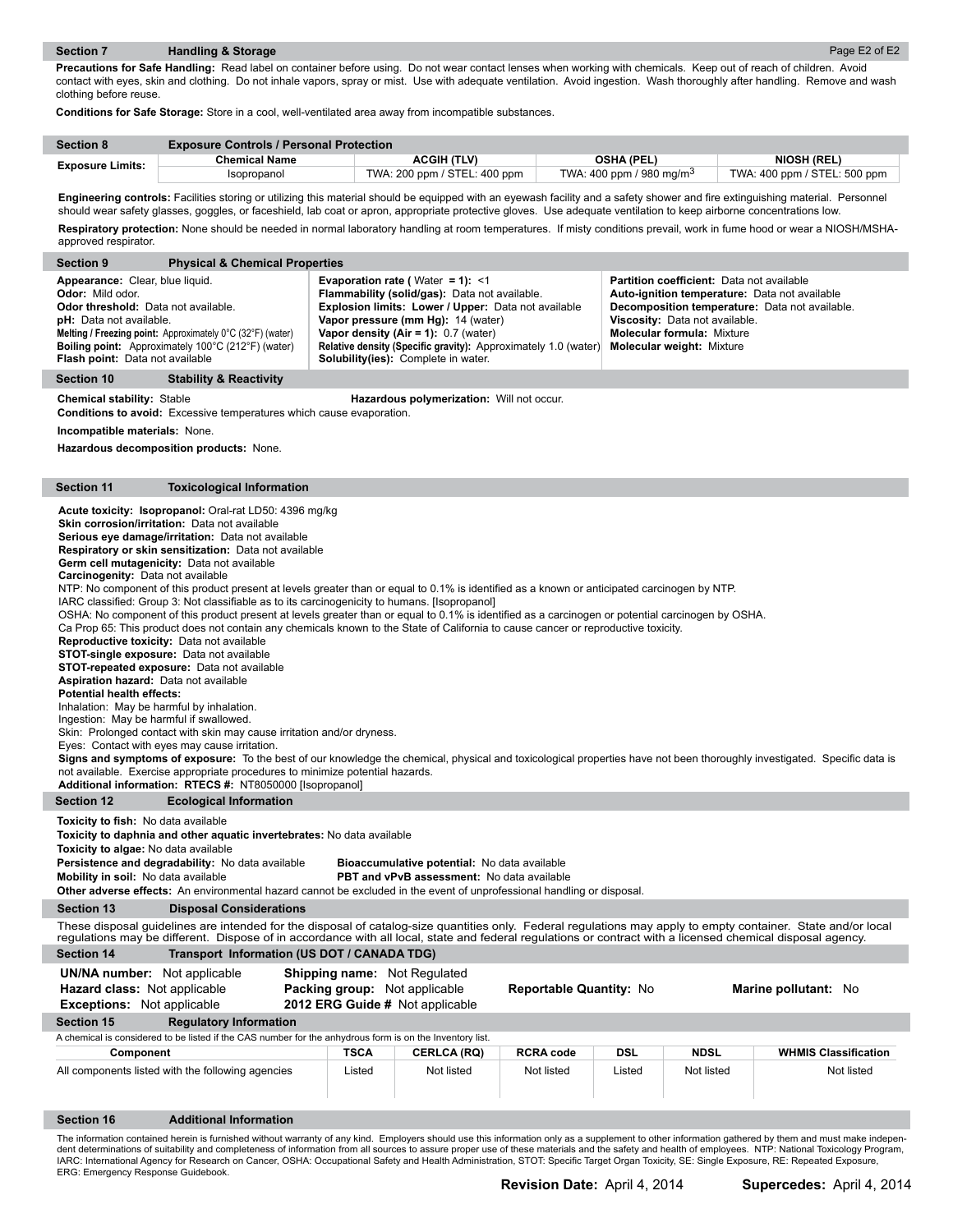| <b>SDS No.: LL0158</b>                                                                                   | FICHE TECHNIQUE DE SÛRETÉ                                                                                                                                                                                                                                                                                     | GÉNÉRAL CODE D'ENTREPOSAGE VERT                                                                                                                                                                                                                                                                                                                                                                                                                                                             |
|----------------------------------------------------------------------------------------------------------|---------------------------------------------------------------------------------------------------------------------------------------------------------------------------------------------------------------------------------------------------------------------------------------------------------------|---------------------------------------------------------------------------------------------------------------------------------------------------------------------------------------------------------------------------------------------------------------------------------------------------------------------------------------------------------------------------------------------------------------------------------------------------------------------------------------------|
| <b>Section 1</b>                                                                                         | L'information de produit chimique et de compagnie                                                                                                                                                                                                                                                             | Page F1 of F2                                                                                                                                                                                                                                                                                                                                                                                                                                                                               |
|                                                                                                          | 221 Rochester Street<br><b>Aldon</b><br>Avon, NY 14414<br>Corporation<br>(585) 226-6177                                                                                                                                                                                                                       | <b>CHEMTREC 24 Numéros De Téléphone</b><br>De Secours D'Heure (800) 424-9300<br>Pour l'usage de laboratoire seulement.<br>Pas pour l'usage de drogue, de nourriture<br>ou de ménage.                                                                                                                                                                                                                                                                                                        |
| <b>Produit</b>                                                                                           | <b>NETTOYANT POUR LENTILLES - OPTIQUE</b>                                                                                                                                                                                                                                                                     |                                                                                                                                                                                                                                                                                                                                                                                                                                                                                             |
| Synonymes                                                                                                | Nettoyant pour lentilles optique / Nettoyant pour lentilles / Solution de nettoyage de lentilles                                                                                                                                                                                                              |                                                                                                                                                                                                                                                                                                                                                                                                                                                                                             |
| <b>Section 2</b>                                                                                         | <b>Identification De Risques</b>                                                                                                                                                                                                                                                                              |                                                                                                                                                                                                                                                                                                                                                                                                                                                                                             |
| <b>Classification par le GHS:</b><br>Acute toxicity, oral (Catégorie 5)<br>Eye irritation (Catégorie 2B) | Mention d'avertissement: AVERTISSEMENT<br>Pictogrammes: Aucun symbole n'est demandé<br>Les organes cibles: Le système nerveux central, le foie et les reins<br>Renseignements sur l'étiquette GHS: Mention de danger:<br>H303: Peut être nocif en cas d'ingestion.<br>H320: Provoque une irritation des yeux. | Déclarations de précaution:<br>P264: Se laver les mains soigneusement après manipulation.<br>P305+P351+P338: EN CAS DE CONTACT AVEC LES YEUX: Rincer avec<br>précaution à l'eau pendant plusieurs minutes. Enlever les lentilles de contact si la<br>victime en porte et si elles peuvent être facilement enlevées. Continuer à rincer.<br>P337+P313: Si l'irritation oculaire persiste: Obtenir des soins médicaux.<br>P312: Appeler un CENTRE ANTIPOISON ou un médecin en cas de malaise. |

**Nommé Chimique**  $\begin{array}{ccccccc}\n & & & & & \n\end{array}$  **# CAS**  $\begin{array}{ccccccc}\n & & & \n\end{array}$  **EINECS Section 3 Composition / Information Sur Des Ingrédients** 

CA Prop 65: Ce produit ne contient pas de produits chimiques connus à l'État de Californie pour causer le cancer ou de toxicité reproductive.

|                            | $\pi \vee \pi \vee$ | 70           | _____       |  |
|----------------------------|---------------------|--------------|-------------|--|
| L'eau                      | 7732-18-5           | 95.8%        | 231-791-2   |  |
| Alcool isopropylique       | 67-63-0             | 3.0%         | 200-661-7   |  |
| 2-Butoxyéthanol            | 111-76-2            | 1.0%         | 203-905-0   |  |
| Triéthanolamine            | 102-71-6            | 0.2%         | 203-049-8   |  |
| Pontamine turquoise rapide | Aucun listé         | $< 0.0001\%$ | Aucun listé |  |
|                            |                     |              |             |  |
|                            |                     |              |             |  |
|                            |                     |              |             |  |
|                            |                     |              |             |  |

#### **Section 4 Mesures De Premiers Soins**

INGESTION: PEUT ÊTRE NOCIF EN CAS D'INGESTION. Appeler un médecin ou un centre antipoison immédiatement. Provoquer le vomissement seulement si elle est informée par le personnel compétent médicaux. Ne jamais rien donner par la bouche à une personne inconsciente.

INHALATION: Sortir au grand air. Si elle ne respire pas, pratiquer la respiration artificielle. Si la respiration est difficile, donner de l'oxygène. Obtenir des soins médicaux.

**CONTACT AVEC LES YEUX:** PEUT CAUSER UNE IRRITATION DES YEUX. Vérifier et enlever les lentilles de contact. Rincer abondamment à l'eau pendant au moins 15 minutes, en soulevant les paupières inférieures et supérieures de temps en temps. Obtenez une attention médicale immédiate.

**ABSORPTION PAR LA PEAU:** Enlever les vêtements contaminés. Rincer soigneusement avec du savon doux et d'eau. En cas d'irritation, consulter un médecin.

#### **Section 5 Mesures De Lutte Contre l'Incendie**

**Moyens d'extinction:** Utiliser un agent extincteur approprié au type de feu environnant.

**Actions de protection pour les sapeurs-pompiers:** En cas d'incendie, porter un appareil respiratoire NIOSH / MSHA approuvé autonome et un équipement complet de protection. Utiliser un jet d'eau pour maintenir incendie refroidir les conteneurs exposés.

**Dangers spécifiques:** En cas de feu, de l'eau peut s'évaporer à partir de cette solution, qui peut causer les produits dangereux de décomposition à être formée comme poussière ou vapeur.

#### **Section 6 Mesures De Déchargement Accidentel**

Précautions personnelles: Évacuer le personnel vers la zone sûre. Utiliser un équipement de protection personnelle comme indiqué dans la Section 8. Assurer une ventilation adéquate. **Précautions environnementales:** Éviter tout ruissellement vers les égouts pluviaux et les fossés qui aboutissent aux voies navigables.

**Confinement et de nettoyage:** Absorber avec un matériau inerte, balayer à sec ou sous vide et placer dans un récipient approprié pour l'élimination. Laver la zone de déversement avec du savon et de l'eau.